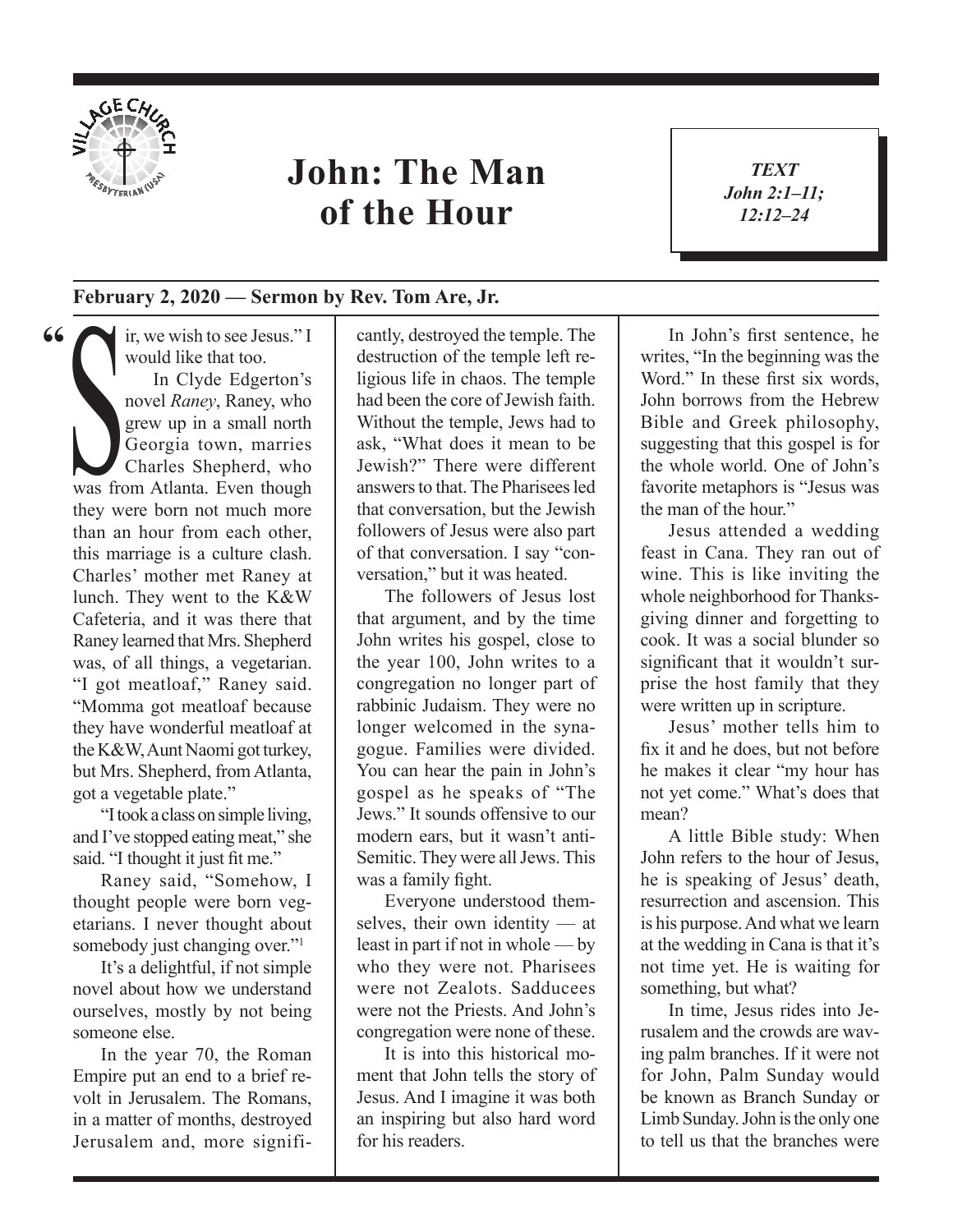palms. This is significant. New Testament scholar Gail O'Day says that "from the Maccabean period, palm branches were symbols of national triumph and victory."2 Waving a palm branch was like waving the stars and stripes.

A little history: The Maccabean revolt occurred 250 years before John wrote this gospel. It was a brief revolt that pushed the occupying Seleucid Empire out of Jerusalem, and the Jews were independent for a moment. When the Maccabees reclaimed control of Jerusalem, they purified the temple of Gentile contamination, and as they did, they carried palm branches. That's when palm branches became a symbol of national triumph. The purification of the temple is what Jews today celebrate with Hanukkah.

What we see in this Jewish moment reveals a universal reality, which is that often we humans tend to define ourselves as "we are not them." We will do that this afternoon, as we will all be "Chief's Kingdom," and "nothing will be finer than to beat a 49er." We celebrate our team. We are not them. That's OK when it's a game. But we don't stop there. It seems once we start understanding ourselves as "not them," it never stops.

Daniel Miller is a leader in the Texas Nationalist Movement, which claims to be a group of about 300,000. Their purpose is to encourage citizens of Texas to vote to secede from the United States of America. Once you are defined by nationalism, it's hard not to define it more and more narrowly. He sees himself not as an American, but as a Texan.<sup>3</sup>

Perhaps, when Jesus rode into Jerusalem, they waved palm branches because they assumed he came in the spirit of the Maccabees — bringing independence. He would drive the occupying Roman powers out. Threatened by his popularity, the religious types grumbled, "The whole world has gone after him." Hardly, but there is some irony here. And the world wasn't going after Jesus, but John is pretty clear: Jesus was going after the world.

Over and over, John shares this conviction. Jesus came as a light for *all* people, because God so loved the *world.* He will draw *all* people to himself, because he is Savior of the *world*. It's clear, Jesus may not have the whole world in his hands, but he has the whole world in his heart.

So, it's striking in this moment, when every heart was feeling the hope of nationalism and palm branches were still on the ground, that John says, some Greeks wanted to see Jesus. *Greeks.* They aren't Jews. They are Gentiles. What are they doing in this story, particularly at this moment when nationalism is running so high? They came to Philip. "Sir, we wish to see Jesus."

When this sanctuary was first built, the pulpit was built into the wall. It wasn't a piece of chancel furniture, like this one, but was part of the room. So, when it was time to renovate, that pulpit had to be removed. But I saved the podium, this portion that sticks up and holds our papers; I have that in my study. On it, there's a brass plaque that reads, "We would see Jesus." It's not an uncommon thing in Christian pulpits to find little brass plaques that say that we wish to see Jesus. It is intended as a reminder to the preacher that the folks didn't come for the preacher's word, but for a word from God. I like that.

It's ironic, then, that the ones who first said "We wish to see Jesus" never got that chance — or at least it's not recorded. Philip and Andrew came to Jesus and said, "Ummm, there are some Greeks. We don't know how they got past security, but there are some Greeks who wish to see you."

Rather than inviting them in for a cup of coffee or a Caesar Salad, Jesus says, "My hour has come." After repeating time and again, "My hour has not yet come," it seems these Greeks are who Jesus has been waiting for.

What is that about? If I understand the text, the Jesus John knows is a savior not of a nation, or a race, or even a faith, but of the world. The world may not be going after him, but he is here for the world, and now the world has a face.

"Jesus, there are some Greeks, Gentiles here" … and Jesus says, "I have been waiting for them. I have come to save the world" ... and now the world has a face.

And when Jesus is lifted up, he draws all people to himself; he is the light for all people. That's what the salvation of Jesus is about. Gail O'Day says salvation is reconciliation.<sup>4</sup> It's not just reconciliation with God, but with one another. The ministry of Jesus is ultimately to create a human community where we know and practice that everyone belongs to God.

Will Willimon was once a professor at Duke Divinity School